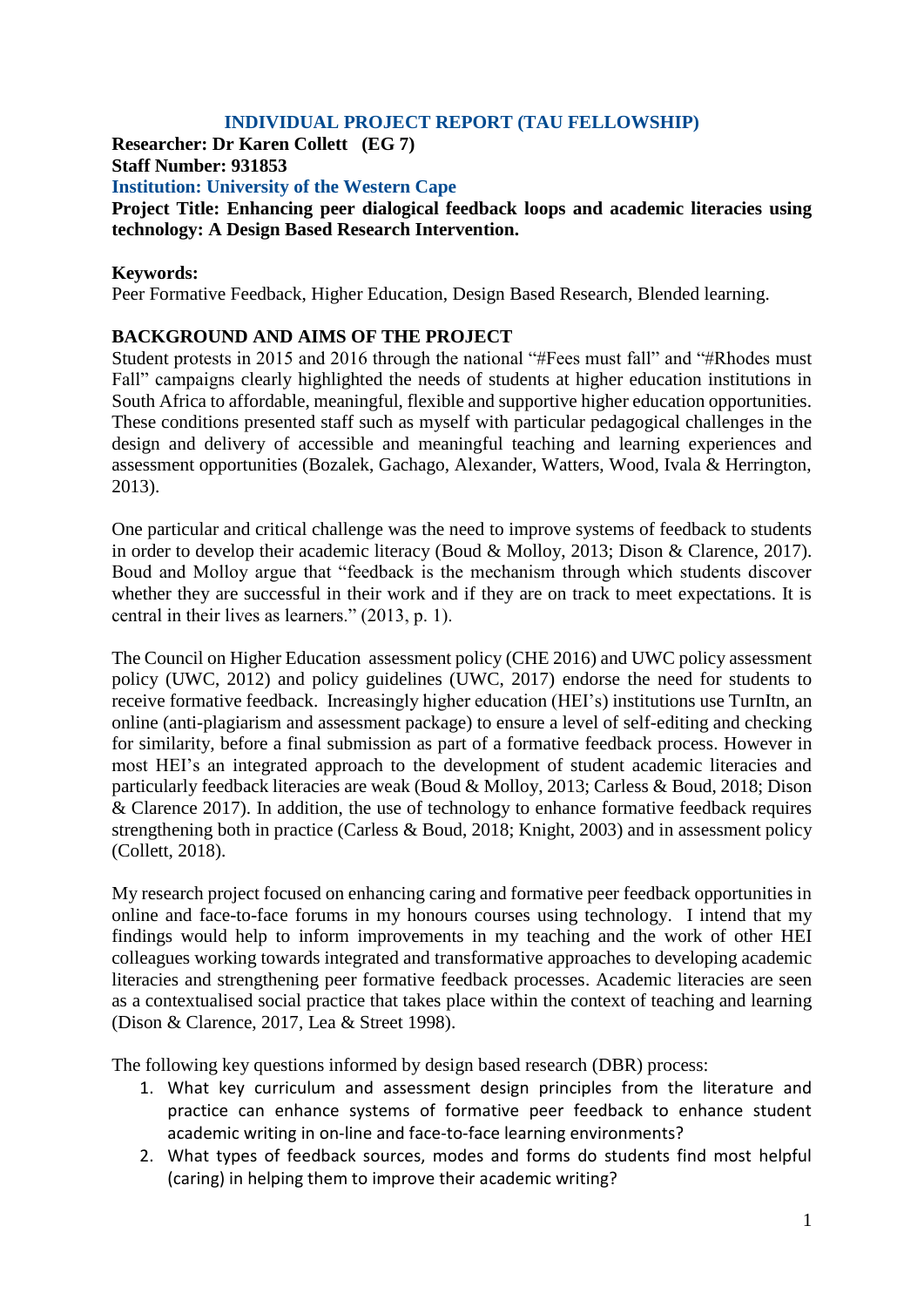- 3. In what ways did online similarity feedback and qualitative peer and tutor feedback support development in student academic writing?
- 4. What scaffolding about feedback and feedback processes do students feel they need to provide feedback and receive feedback from their peers and tutors?

## **ENGAGING WITH THE LITERATURE**

In my review of the literature related to feedback and deep level learning, I found that the Political ethics of care Fisher and Tronto (1990) and Tronto (2013) and the dimensions of "Response-able Pedagogy" by Bozalek and Zembylas (2017: 64) provided useful frameworks to inform moral and social justice dimensions in the design of the curriculum development principles that informed my DBR intervention.

In addition to these normative frameworks I drew on the principles of meaningful and authentic activity-based learning which require engaging students as central actors in the learning and feedback process (Boud & Molloy, 2013; Bozalek, et al., 2013). The work of Herrington, Reeves and Oliver (2010) on authentic learning and Herrington on authentic e-learning (2006) and John Biggs (2003) on constructive alignment principles, as well as assessment in higher education (Clarence, Quinn, & Vorster, 2015) informed the key principles and action steps informing my Design Based Research. In these learning environments meaning making, reflection and feedback provide the ingredients for authentic learning (Bozalek et al., 2013, Boud & Molloy, 2013; Gibbs, 1999; Parker, 2015).

A key aspect I was concerned about was the development of a learning environment in which student felt safe and supported to be able to give and receive feedback in both and online and face-to-face environment. Feedback is defined by Boud and Molloy as "a process whereby learners obtain information about their work in order to appreciate the similarities and differences between the appropriate standards for a given work, and the qualities of the work itself, in order to generate improved work." (2013, p.205). They argue for a view of feedback as "a complex system that needs to permeate the curriculum, rather than an activity that appears from time to time" (ibid, 2013, p.25). Yang and Carless (2013) argue for the need to develop trust to enhance the processes of dialogical feedback. Recent research by Carless and Boud (2018) and Xu and Carless (2017) highlights a need to address the social and affective dimensions of feedback and to enhance capacity for feedback literacy and the uptake of feedback. Through my research I aimed better address social and affective dimensions of feedback through dialogical learning in online and face-to-face professional learning communities (Carpenter, 2017; Dufour & Eaker, 1998).

Providing a range of levels of formative feedback is highlighted by (Gravett & Winstone, 2018; Jacobs, 2017) as being particularly important in HEI context where students experience a range of language barriers to learning. Jacob's (2017). The research by Ryan, Henderson, and Phillips, (2019) found that different modes of feedback matter to students. The use of online computer assisted feedback is show in the literature to effectively support learner achievement (Hattie & Timperley, 2007; Ko & Rossen; 2004, Maier, Barnett, Warren & Brunner, 1998). Bower's research on the value of TurnItin for feedback (2008) reveal that it offers the following: detailed (asynchronous) feedback and comment on assessment task using a range of (content, process and self-reflection) options; the ability add custom made comments and cues in writing or verbally; the development, display and modification assessment rubrics. However TurnItin is not be "effective as an anti-plagiarism software without the review, checking and editing by staff and students" (Sutherland-Smith & Carr, 2005, p.94).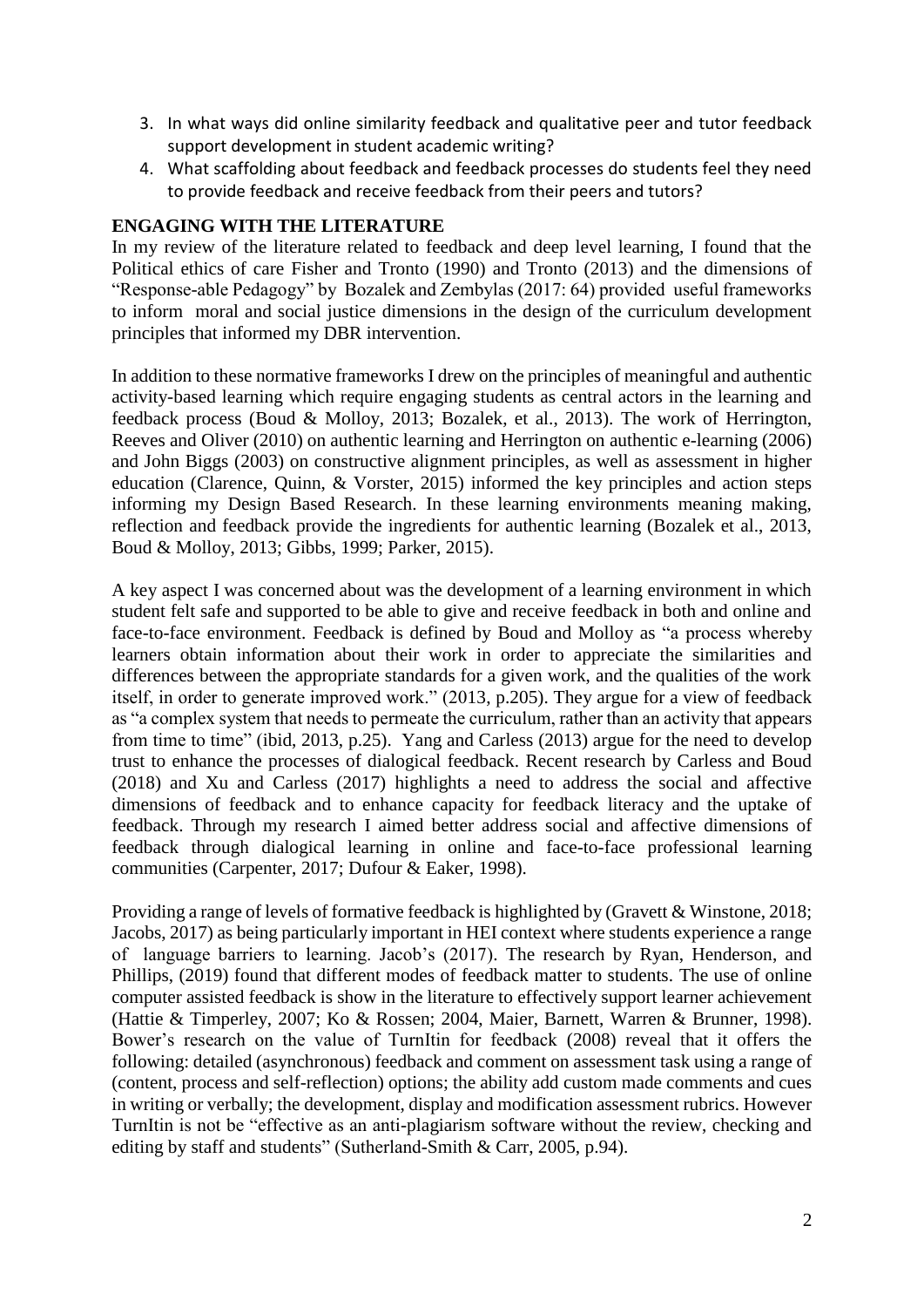My DBR intervention was focused on deepening the refinement of design principles and practice informing peer formative feedback in an online and blended environment using the affordances of TurnItin technology. This intervention aimed at deepen research into the affective dimensions of peer feedback and feedback literacies in online and face-to-face environments and the principles which would inform curriculum and assessment design in HEI courses.

## **METHODOLOGY**

This study was informed by a social constructivist research paradigm using a Design Based Research (DBR) approach. DBR is defined by Wang and Hannafin (2005) as a "A systematic but flexible methodology aimed to improve educational practices through iterative analysis, design, development, and implementation, based on collaboration among researchers and practitioners in real-world settings and leading to contextually-sensitive design principles and theories" (pp. 6-7). Design-Based Research (DBR) has the central goal of "designing learning environments and developing theories or "prototheories" of learning." (Design-Based Research Collective, 2003, cited by Ruokamo, Hakkarainen & Ericksson, 2012, p.391).

#### **RESEARCH SITE, PARTICIPANTS AND PROCESS**

The research case study sites were two of my B.Ed. Honours classes in the first and second semester of 2018. These qualitative case studies provided an in-depth account of phenomena (Babbie and Mouton, 2009) illuminating the meaning (attitudes, behaviour and feelings) in the student lived experiences (Yin, 1989). Data gathering included reflective notes; course surveys; individual and focus group interviews and documentary analysis. Data analysis was informed by Miles and Huberman's (1994) steps of systematically organising, reducing and analysing data indicated in the DBR approach. Ethical permission to conduct this research was applied for and conducted in accordance with the UWC research policy (2009).

## **FINDINGS**

What key curriculum and assessment design principles from the literature and practice can enhance systems of formative peer feedback to enhance student academic writing in on-line and face-to-face learning environments? Aspects marked in red indicate principles and aspect added and refined after two iteration of the DBR process in 2018.

- o Design for collaborative construction of knowledge and engagement with formative feedback through online and face-to-face professional learning communities.
- o Enhance opportunities for giving, receiving and integrating peer feedback.
- o Link authentic student driven assessment and feedback processes to driving learning.
- o Develop capacity for students to make sound academic judgements about their own work and work of others (and how they would like to make these judgements.
- o Enhance processes of dialogical feedback in a caring Professional Learning Community
- o Scaffold reflective thinking on feedback and feedback uptake through presenting, using and reviewing reflexive models
- o Address social justice and care in the design and delivery of the assessment and feedback processes.
- o Acknowledge and surface feelings and tacit knowledge towards giving and receiving feedback and incorporating feedback.

**What types of feedback sources, modes and forms do students find most helpful (caring) in helping them to improve their academic writing?**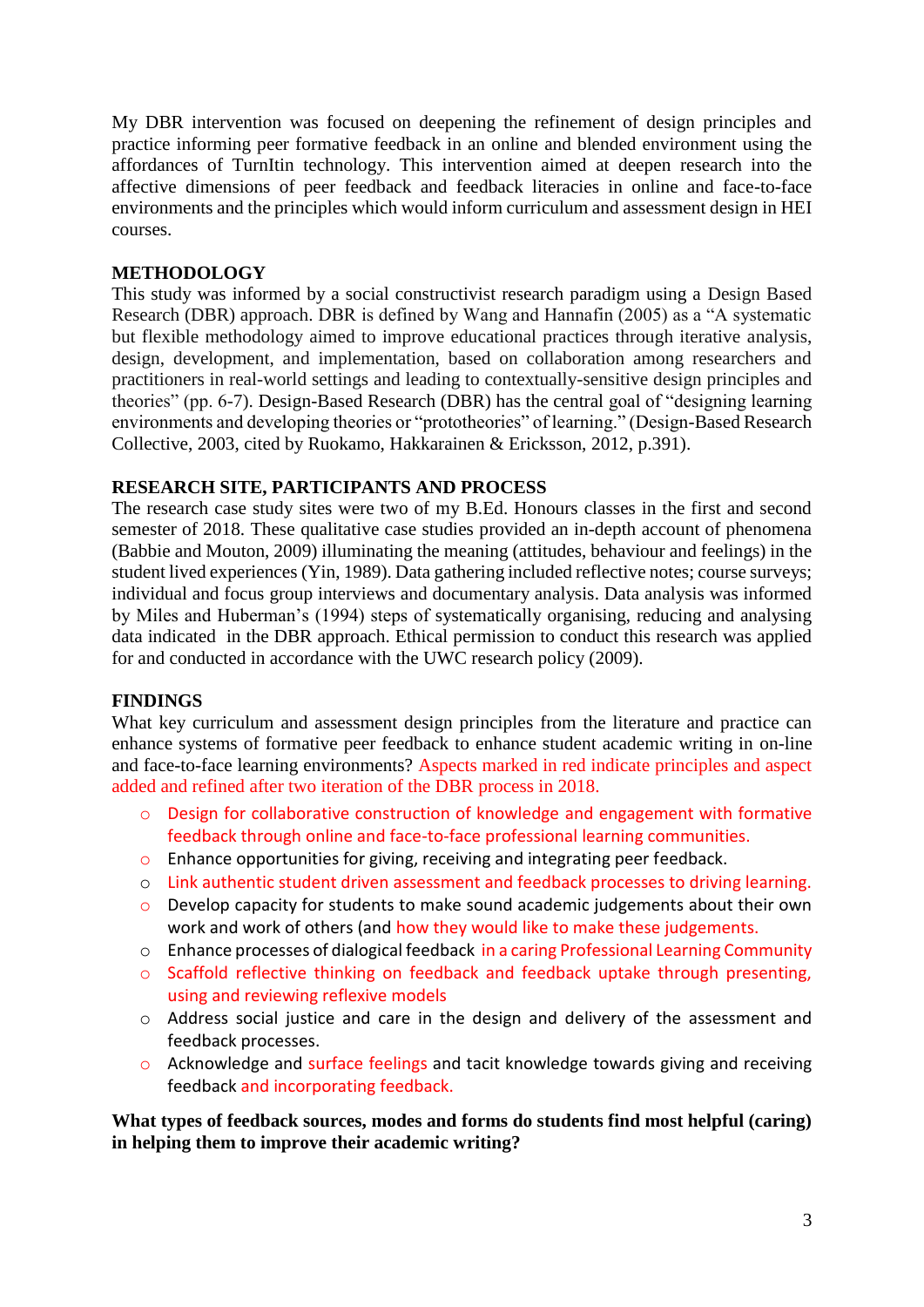Feedback from a range of sources, tutors, lecturer and peers. Feedback from tutors and the lecturer was found to be more helpful, for some students, than feedback from peers.

- o Most useful feedback modes were a combination both online and face-to-face processes. Face-to-face feedback provided additional affective ques which tutors and the lecturer could follow up on from online feedback comments.
- $\circ$  On-line feedback was immediate, from a range of sources and could be returned to and reviewed.
- o Both written and verbal or auditory forms of peer, tutor and lecturer feedback.
- o Useful types of feedback included, probing questions, suggestions for deeper reading, guidance of topic focus and tips to improve technical and grammatical aspects of writing.

## **In what way did online similarity feedback and qualitative peer and tutor feedback support development in student academic writing?**

- o Students engaged with the online similarity feedback from TII to reduce similarity in subsequent drafts. Some concern about high similarity indexes due to submission of refined drafts.
- o There was evidence in subsequent drafts that students had improved on the structure of their writing, as well as improved technical and referencing conventions. The faceto-face meetings with tutors had supported engagement with the uptake of feedback for most students.
- o However, a few students did not integrate the feedback received in the online environment.

## **What scaffolding about feedback and feedback processes do students feel they need to provide feedback and receive feedback from their peers and tutors?**

o Awareness about what the assessment standards are. Awareness of the group norms for giving and receiving feedback. Reflection on group norms and processes of interaction to enhance collaborative relationships in small peer groups and peer and tutor groups engaging in dialogue about feedback. Skill at using technology to provide feedback. Access to free internet connectivity and a computer. Practice at giving and receiving feedback in an online environment. Discussion about feedback processes and content in face-to-face encounters. Opportunities to suggest where feedback could be improved. Training in the use of reflective models.

## **CONCLUSION**

These initial findings highlight a number of curriculum and assessment design principles, to support an integrated approach to developing student writing and feedback literacies within curriculum design. They confirm the research by Yang and Carless (2013) that the content of feedback can be derailed if social-affective and organisational factors are not handled effectively. Thus, both on-line and face-to-face opportunities for engagement around formative feedback need to be integrated into the course design to strengthen opportunities for dialogical feedback in blended learning environments. In addition, they suggest that both social and material constraints such as connectivity need to be considered to address issues of care and social justice in assessment practice. In addition, a stronger focus in course design and delivery should be placed on the development of feedback literacies through building relationships in professional learning communities. These findings highlight the need for an integrated and blended approach to the development of academic literacies underpinned by an ethics of care which pays attention to social-affective, material and organisational factors in supporting a response-able pedagogy (Bozalek & Zembylas, 2017).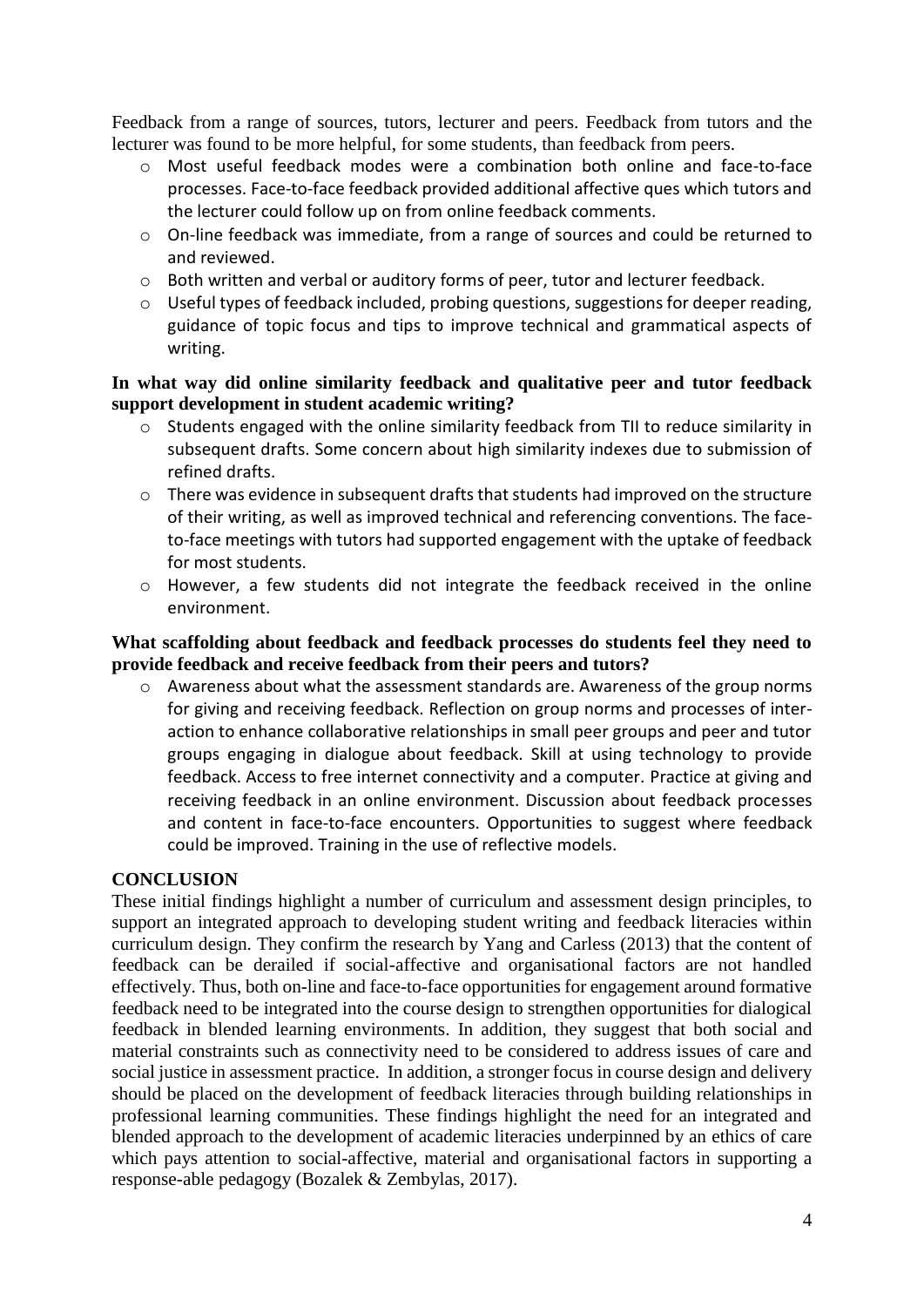My TAU group has sparked my interest in the area of affect (Massumi, 2015) and posthumanist research and pedagogy. In future, I hope to deepen my research on formative feedback and the integration of academic literacies in course design, as well as explore the notion of affect and feedback in blended learning environments through a relational ontology (Barad, 2007).

# **REFERENCE LIST**

Babbie, E., & Mouton, J. (2009). *The practice of social research - South African edition* (9<sup>th</sup> ed.). Cape Town: Oxford University Press.

Barad, K. (2007). *Meeting the universe halfway: Quantum physics and the entanglement of matter and meaning*. Durham: Duke University Press.

Biggs, J. (2003). *Aligning teaching for constructive learning*. Higher Education Academy.

Boud, D. & Molloy, E. (2013). *Feedback in higher and professional education: Understanding it and doing it well.* Taylor and Francis: Routledge.

Bozalek, V., Gachago, D., Alexander, L., Watters, K., Wood, D., Ivala, E., & Herrington, J. (2013). The use of emerging technologies for authentic learning: A South African study in Higher Education. *British Journal of Educational Technology,* 44(4), 629- 638.

Bozalek, V. & Zembylas. M. (2017). Towards a Response-Able Pedagogy across Higher Education Institutions in Post-Apartheid South Africa: An Ethico-Political Analysis. *Education as Change* 21 (2): 62–85.

Carless, D., & Boud, D. (2018). The development of student feedback literacy: enabling uptake of feedback. *Assessment and Evaluation in Higher Education*, *43*(8), 1315–1325. <https://doi.org/10.1080/02602938.2018.1463354>

Carpenter, D. (2017). Collaborative inquiry and the shared workspace of professional learning communities. *International Journal of Educational Management*, *31*(7), 1069-1091

Clarence, S., Quinn, L., & Vorster, J.A. (Eds.) (2015). *Assessment in higher education: Reframing traditional understandings and practices*. Grahamstown: Rhodes University.

Collett, K.S. (2018) PG Dip. Assessment assignment. UWC: Unpublished assignment.

Council for Higher Education, 2016, *Council for Higher Education Assessment Policy*, Tshwane: CHE.

Dison, L. & Clarence, S. (2017). Introduction. In: S. Clarence and L. Dison. 2017 (eds.). *Writing Centres in Higher Education. Working in and across the disciplines.* Stellenbosch: Sun Press, 5-16.

Dufour, R. & Eaker, R. (1998). *Professional learning communities at work: Best practices for enhancing student achievement.* Alexandria, VA: Association for Supervision and Curriculum Development.

Fisher, B. & Tronto. J. (1990). Toward a feminist theory of caring. *Circles of care: Work and identity in women's lives* edited by E. Abel and M. Nelson: 35-62. SUNY Press, Albany, NY.

Gibbs, G. (1999). Using assessment strategically to change the way students learn. In Sally Brown & Angela Glasner (Eds*.) Assessment matters in higher education: Choosing and using diverse approaches.* London: Open University Press.

Gravett, K & Winstone, NE. (2018). 'Feedback interpreters': the role of learning development professionals in facilitating university students' engagement with feedback, Teaching in Higher Education, DOI: 10.1080/13562517.2018.1498076

Hattie, J. & Timperley, H. (2007), The power of feedback. *Review of Educational Research*, vol.77, no. 1, pp. 81-112.

Herrington, J. & Oliver, R. (2000). An instructional design framework for authentic learning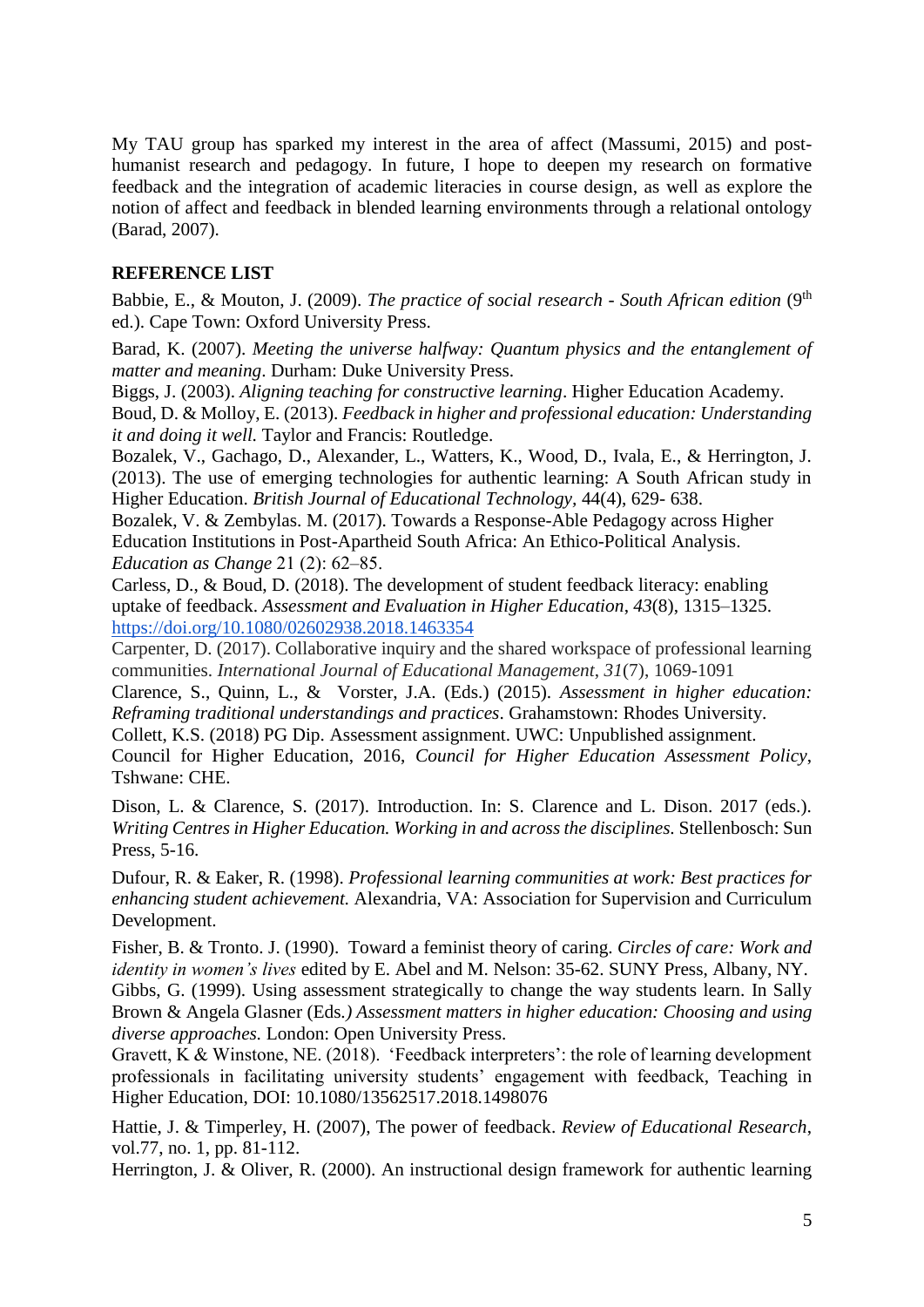environments. *Educational Technology Research and Development*. 48(3):23–48. DOI: 10.1007/BF02319856.

Herrington, J. (2006) Authentic E-Learning in higher education: Design principles for authentic learning environments and tasks. In: *World Conference on E-Learning in Corporate, Government, Healthcare, and Higher Education* (ELEARN) 2006, 13-17 October 2006, Honolulu, Hawaii, USA.

Herrington, J., Reeves, T.C. & Oliver, R. (2010). A guide to authentic e-learning. *British Journal of Educational Technology*, 42.

Herrington, J. & Reeves, T.C. (2011). Using design principles to improve pedagogical practice and promote student engagement. *ASCILITE 2011 - The Australasian Society for Computers in Learning in Tertiary Education*. 594–601

Jacobs, C. (2017), *CHEC Assessment Course Notes* (Power-Point).

Jonassen, D. (1995). Supporting communities of learners with technology: A vision for integrating technology with teaching in schools. Educational Technology, 35 (4), 60-63.

Lave, J., & Wenger, W. (1991). *Situated learning: Legitimate peripheral participation.* Cambridge, MA: Cambridge University Press.

Ko, S., & Rossen, S. (2010). *Teaching online: A practical guide*. Routledge.

Lea, M. & Street. V. B. (1998). Student writing in higher education: An academic literacies approach, *Studies in Higher Education* 23(2): 157–172.

Maier, P., Barnett, L., Warren, A., & Brunner, D. (1998). *Using technology in teaching & learning*. Psychology Press.

Massumi, B. (2015). *Politics of affect*. John Wiley & Sons.

Maxwell, J. (2009). Designing a qualitative study. In: Bickman, L & Rog, D.J. *The Sage handbook of applied social research methods*. London: Sage.

Miles, M.B., & Huberman, A.M. (1994). *Qualitative data analysis* (2nd Ed.). Thousand Oaks, CA: Sage.

Parker, J. (2015). *Designing authentic online community of learning experiences for higher education.* Unpublished PhD. Thesis Murdoch University.

Ruokamo, H., Hakkarainen, P., and Eriksson, M,. (2012). Designing a model for enhanced teaching and meaningful learning. In A Olofsson and O Lindberg, O. (Eds.). *In Informed design of educational technologies in higher education*. USA: Informed Science Reference.

Ryan, T., Henderson, M. and Phillips, M. (2019) 'Feedback modes matter: Comparing student perceptions of digital and non-digital feedback modes in higher education', *British Journal of Educational Technology*, 0(0), pp. 1–17. doi: 10.1111/bjet.12749.

Sutherland-Smith, W. & Carr, R. (2005), Turnitin.com: teachers` perspectives of antiplagiarism software in raising issues of educational integrity*, Journal of University Teaching & Learning Practice*, vol. 2, no. 3, pp. 94-101.

Tronto, J. (2013). *Caring Democracy : Markets, Equality, and Justice*. New York University Press.

University of the Western Cape, (2009). *Research Policy*. Bellville: University of the Western Cape.

University of the Western Cape (2012). *University of the Western Cape assessment policy.* Bellville: UWC Printers. '

University of the Western Cape (2017). *University of the Western Cape assessment policy guidelines: Senate Approved*. Bellville: UWC Printers.

Wang, F., & Hannafin, M. J. (2005). Technology-enhanced learning environments. *Educational Technology Research & Development,* 53(4).

Yang, M., & Carless, D. (2013). The feedback triangle and the enhancement of dialogic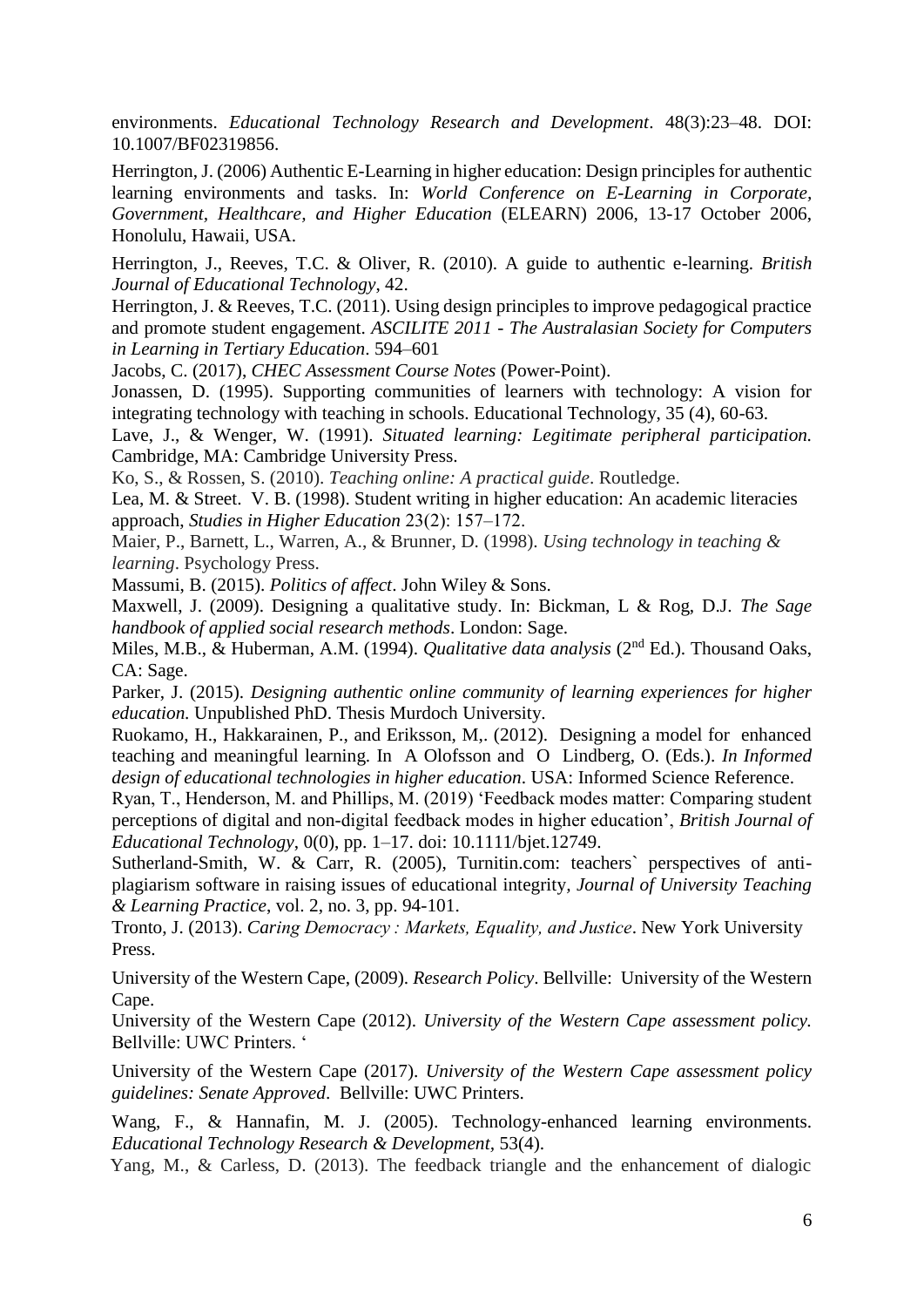feedback processes. *Teaching in Higher Education*, *18*(3), 285-297.

Yin, R.K. (1989). *Case study research: Design and methods*. Thousand Oaks, CA: Sage. Xu, Y., & Carless, D. (2017). Only true friends could be cruelly honest: cognitive scaffolding and social-affective support in teacher feedback literacy. *Assessment & Evaluation in Higher Education*, *42*(7), 1082-1094.

# Appendix A

## **Table 1. Key principles and actions implemented and tested in the DBR process: Enhancing caring and response-able formative feedback in on-line and face-to-face professional learning communities.**

The table below provides a summary of the key principles from the literature and from practice that informed my curriculum and assessment design using TurnItin and well as implementation steps informing my DBR. Aspects marked in red indicate principles and aspect added after two iteration of the DBR process.

| <b>Key</b><br><b>Principles</b>                                                                                                                                            | Actions informing implementation related to the key principles.                                                                                                                                                                                                                                                                                                                                                                                                                                                                                                                                                                                                                                                                                                                                                                                                                                                                                                                                                                                                                                                                                                                                                                                                                                                                                                  |
|----------------------------------------------------------------------------------------------------------------------------------------------------------------------------|------------------------------------------------------------------------------------------------------------------------------------------------------------------------------------------------------------------------------------------------------------------------------------------------------------------------------------------------------------------------------------------------------------------------------------------------------------------------------------------------------------------------------------------------------------------------------------------------------------------------------------------------------------------------------------------------------------------------------------------------------------------------------------------------------------------------------------------------------------------------------------------------------------------------------------------------------------------------------------------------------------------------------------------------------------------------------------------------------------------------------------------------------------------------------------------------------------------------------------------------------------------------------------------------------------------------------------------------------------------|
|                                                                                                                                                                            |                                                                                                                                                                                                                                                                                                                                                                                                                                                                                                                                                                                                                                                                                                                                                                                                                                                                                                                                                                                                                                                                                                                                                                                                                                                                                                                                                                  |
| Design<br>for<br>collaborative<br>construction<br>of knowledge<br>and<br>engagement<br>with<br>formative<br>feedback<br>through<br>online<br>and<br>face-to-face<br>PLC's. | Plan for students to work in PLC related to area of common interest<br>$\bullet$<br>in assessment tasks and where interpersonal relations have been<br>established.<br>Design for collaborative construction of knowledge through online<br>$\bullet$<br>and face-to-face PLC's<br>Design for leadership and co-leadership of PLC's.<br>$\bullet$<br>Ensure PLC's reflect on and refine group norms for working together<br>$\bullet$<br>and feedback.<br>Provide opportunities for students to reflect on feedback they<br>$\bullet$<br>received to improve their academic writing and to suggest<br>improvements needed.<br>In class, design for the lecturer to provide ongoing feedback to tutors<br>and students between formative assessment tasks on the quality of<br>feedback provided online and improvement in the quality of student<br>writing and thinking.<br>Plan for student and tutor meeting to review feedback and uptake of<br>feedback. Students to reflect on how they responded to feedback and<br>integrated feedback in subsequent drafts.<br>Plan for ongoing meetings between tutors and lecture to review<br>$\bullet$<br>student integration of feedback and improvements needed in<br>teaching or assessment tasks and processes.<br>Design for tutors to be assigned to PLCs based on fit between<br>languages spoken in groups. |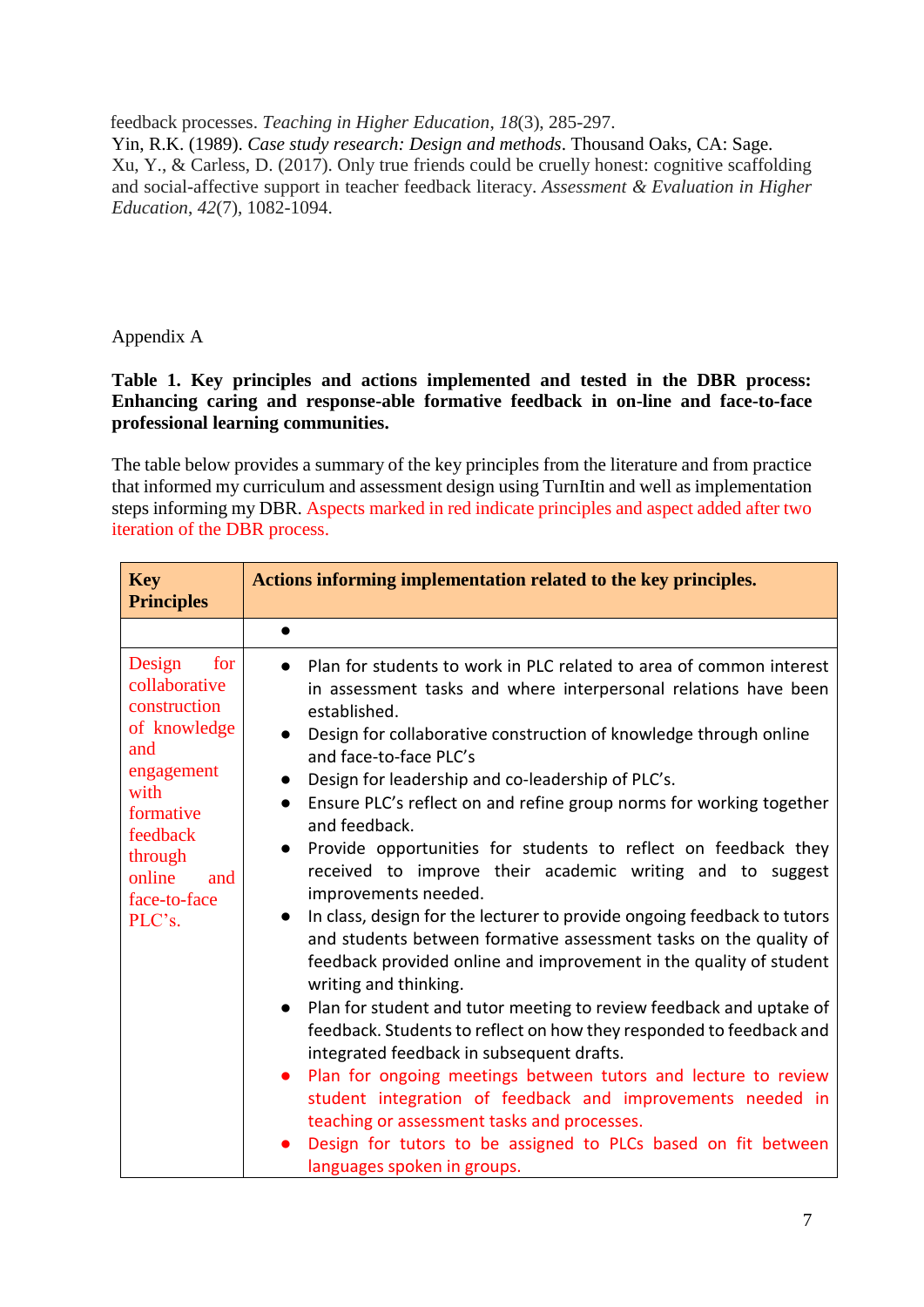| Enhance<br>opportunities<br>for use of peer<br>feedback.<br><b>Enhance</b><br>opportunities<br>for<br>giving,<br>receiving and<br>integrating<br>peer<br>feedback.                                            | Design for multiple formative feedback opportunities towards a final<br>polished task.<br>Enhance timely feedback through peer feedback.<br>Plan for multiple opportunities for technology enhanced timely<br>$\bullet$<br>feedback. Use both TurnItin and Google Drive to enhance both<br>personal and anonymous feedback.<br>Provide opportunities for both online and face-to-face modes of<br>$\bullet$<br>giving feedback.<br>Ensure that online feedback include both a visual and auditory mode<br>of feedback.<br>Include peer, tutor and lecturer feedback in online and face-to-face<br>$\bullet$<br>Professional Learning Communities on assessment task.                                                                                                                                                                                                                             |
|---------------------------------------------------------------------------------------------------------------------------------------------------------------------------------------------------------------|--------------------------------------------------------------------------------------------------------------------------------------------------------------------------------------------------------------------------------------------------------------------------------------------------------------------------------------------------------------------------------------------------------------------------------------------------------------------------------------------------------------------------------------------------------------------------------------------------------------------------------------------------------------------------------------------------------------------------------------------------------------------------------------------------------------------------------------------------------------------------------------------------|
| Link<br>authentic<br>assessment to<br>driving<br>learning<br>activity.<br>Link<br>authentic<br>student driven<br>assessment<br>and feedback<br>processes<br>to<br>driving<br>learning.                        | Encourage student involvement in the nature of the authentic<br>$\bullet$<br>assessment tasks.<br>Link the assessment task to activities students can use and value in<br>$\bullet$<br>practice.<br>Provide students with a mark or credit for providing formative<br>$\bullet$<br>feedback on the work of a peer and for reflecting on and writing down<br>the feedback they require.<br>Ensure that the student selects an assessment activity that has real<br>world relevance and the student can use to improve/inform their<br>practice.<br>Promote authentic collaboration around common task in peer<br>groups.<br>Involve students in the selection of small peer groups they would like<br>to solicit feedback from.<br>Place students at the centre of decision making about the nature of<br>their assessment task, as well as who they would like to collaborate<br>with in an PLC. |
| Develop<br>capacity<br>for<br>students<br>to<br>make<br>sound<br>academic<br>judgements<br>about<br>their<br>own work and<br>work of others<br>(and how they<br>would like to<br>make<br>these<br>judgements. | Engage students in review/development of assessment criteria in the<br>assessment rubrics.<br>Provide opportunities for student to reflect on peer writing using<br>assessment criteria<br>Provide literature and training (feedback) to students on the type of<br>feedback comments student find most useful in improving their<br>academic writing and critical literacies.<br>Design nested assessment tasks that enable students to build on the<br>$\bullet$<br>effects of earlier feedback.<br>Encouraged students to judge their own work and to articulate self-<br>evaluation through reflection on their task and the eliciting of<br>feedback<br>Build in opportunities for students to reflect on their role in giving and<br>$\bullet$<br>receiving feedback.                                                                                                                      |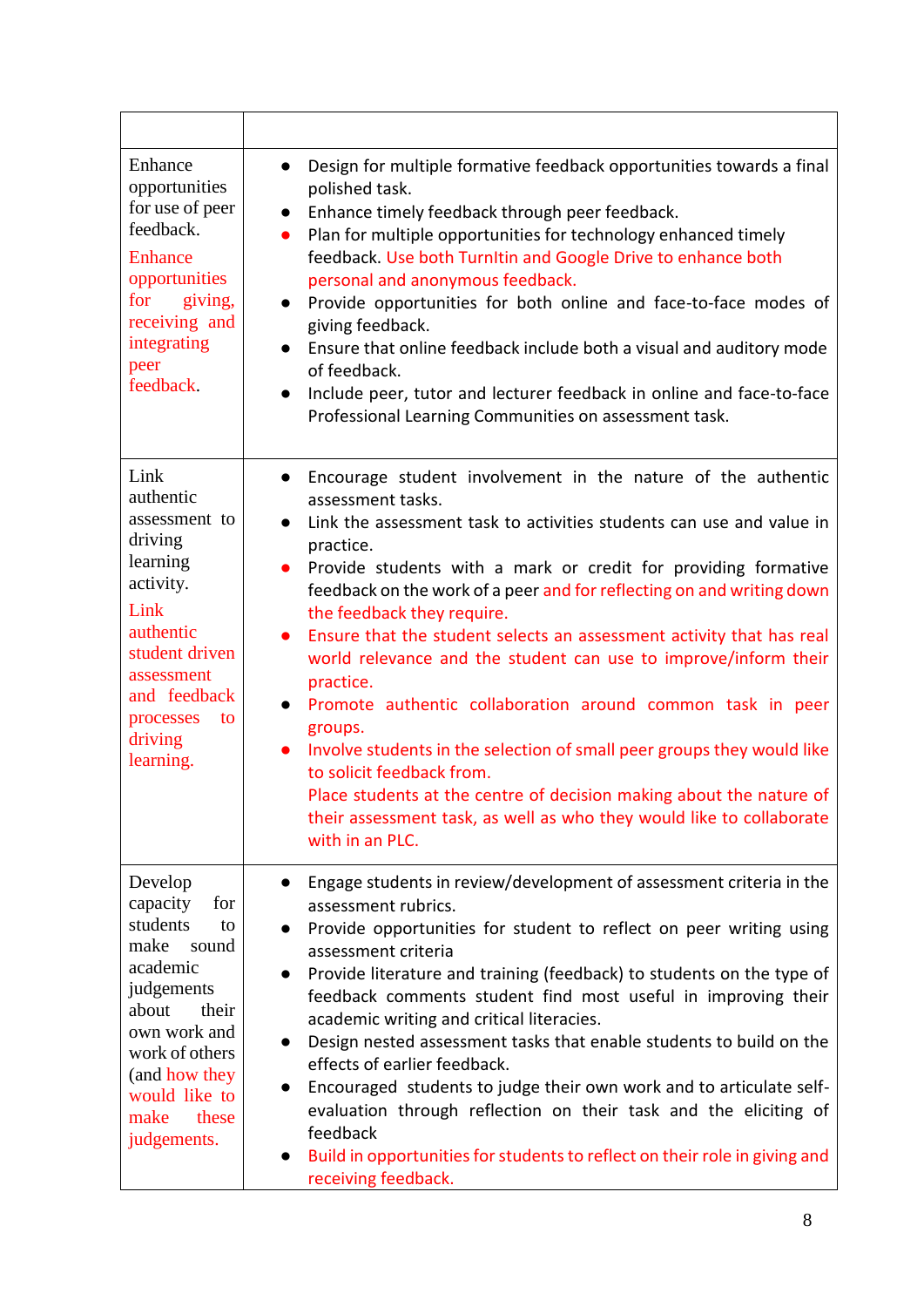|                                                                                                                                                                                | Provide opportunities for feedback on feedback during the course<br>$\bullet$<br>and through the Professional Learning Communities (PLC's)                                                                                                                                                                                                                                                                                                                                                                                                                                                                                                                                                                                                                                                                                                                                                                                                                                                                                                                                                                                                                                                                                                                                                                                                                                                              |
|--------------------------------------------------------------------------------------------------------------------------------------------------------------------------------|---------------------------------------------------------------------------------------------------------------------------------------------------------------------------------------------------------------------------------------------------------------------------------------------------------------------------------------------------------------------------------------------------------------------------------------------------------------------------------------------------------------------------------------------------------------------------------------------------------------------------------------------------------------------------------------------------------------------------------------------------------------------------------------------------------------------------------------------------------------------------------------------------------------------------------------------------------------------------------------------------------------------------------------------------------------------------------------------------------------------------------------------------------------------------------------------------------------------------------------------------------------------------------------------------------------------------------------------------------------------------------------------------------|
| Enhance<br>of<br>processes<br>dialogical<br>feedback in a<br>caring<br>Professional<br>Learning<br>Community                                                                   | Provide opportunities for students to reflect on the value of the<br>$\bullet$<br>feedback they have given and received.<br>Provide ongoing opportunities for students to engage with the type<br>and quality of feedback they receive from peer, tutors and the<br>lecturer in relation to the rubric requirements.<br>Enable a degree of flexibility in ways in which students provide<br>feedback to online submission because of access to technology and<br>connectivity.<br>Train and develop student skill and confidence in using on-line<br>$\bullet$<br>feedback platforms (TurnItin) to enable them to give and receive<br>feedback in online environments.<br>Provide opportunities for students to reflect on their uptake and<br>incorporation of feedback in improving their writing and thinking in<br>PLC's.<br>Structure in a greater amount of time for students to provide<br>feedback to peers between formative assessment tasks.<br>Plan fewer but more in-depth opportunities for peer and tutor<br>feedback in a sustained way over a course.<br>Build in opportunities for Writing Centre tutors and the lecturer to<br>scaffold the development of academic writing and reading during the<br>course.<br>Carefully pace assessment, tasks and peer feedback opportunities to<br>ensure students have enough time to provide attentive feedback in<br>the online environment. |
| <b>Scaffold</b><br>reflective<br>thinking<br><sub>on</sub><br>feedback and<br>feedback<br>uptake<br>through<br>presenting,<br>using<br>and<br>reviewing<br>reflexive<br>models | Introduce students to a framework for reflection on their own writing<br>$\bullet$<br>and feedback such as Gibbs' learning cycle.<br>Provide student with the opportunity to reflect on their writing (draft)<br>$\bullet$<br>using this framework, in order to identify where they need feedback.<br>Build in a requirement for student to specify the feedback they<br>$\bullet$<br>require from peers or tutors on each formative task submitted before<br>submission.                                                                                                                                                                                                                                                                                                                                                                                                                                                                                                                                                                                                                                                                                                                                                                                                                                                                                                                               |
| Address<br>social justice<br>and care in<br>the design<br>and delivery<br>of the<br>assessment<br>and feedback<br>processes.                                                   | Establish and norms within each PLC and class for the giving and<br>$\bullet$<br>receiving of feedback to enhance academic writing.<br>Provide multiple opportunities for student and tutors to give<br>$\bullet$<br>feedback to each other and to the lecturer on the type, mode and<br>quality of feedback they find most/least useful.<br>Address issues of language preference in the writing of tasks and<br>$\bullet$<br>giving and receiving of feedback.<br>Reflect on and refine norms within each PLC for the giving and<br>receiving of feedback to enhance academic writing (drawing on                                                                                                                                                                                                                                                                                                                                                                                                                                                                                                                                                                                                                                                                                                                                                                                                     |